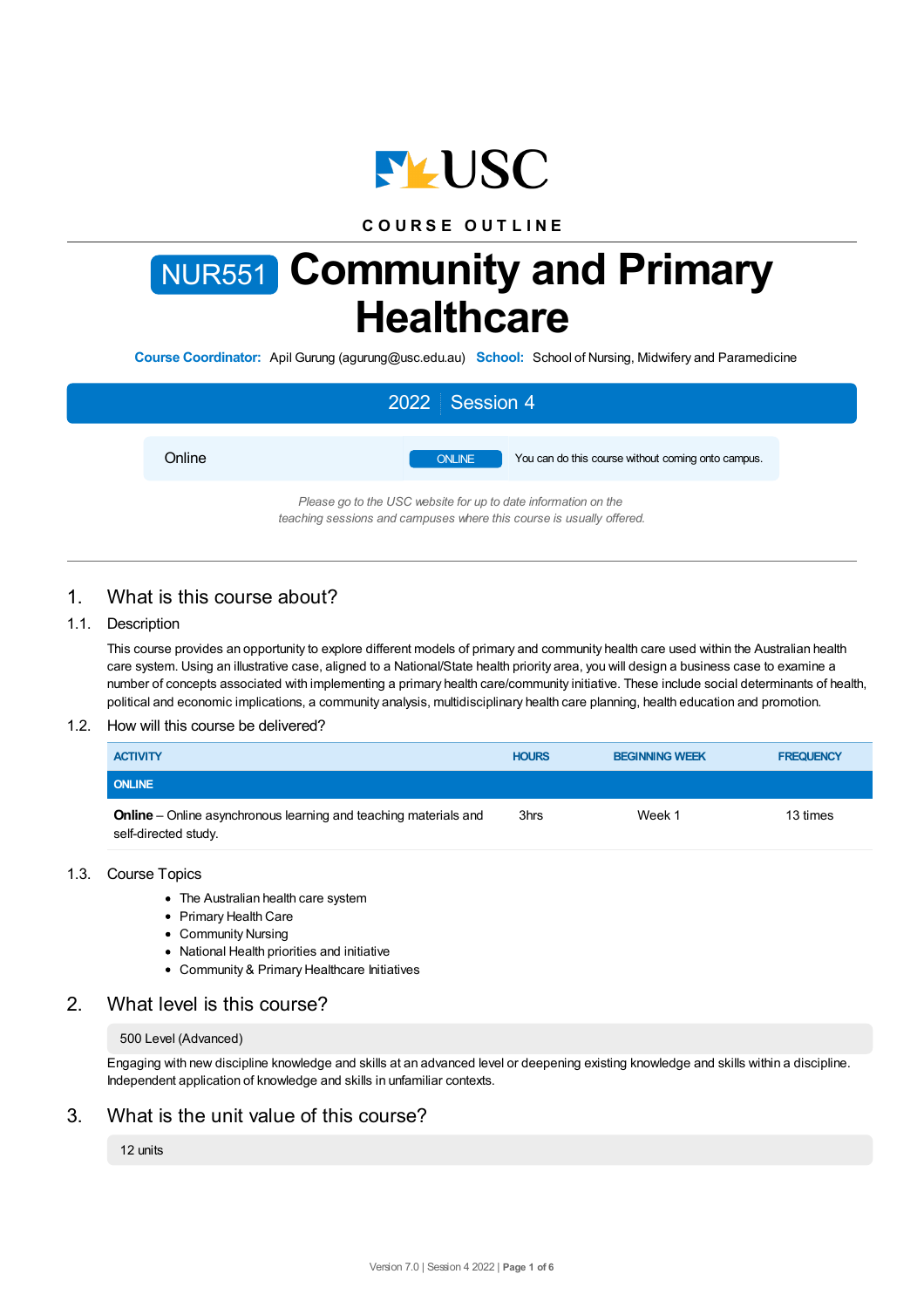# 4. How does this course contribute to my learning?

|                    | <b>COURSE LEARNING OUTCOMES</b>                                                                                                                                    | <b>GRADUATE QUALITIES</b>                                                 |  |
|--------------------|--------------------------------------------------------------------------------------------------------------------------------------------------------------------|---------------------------------------------------------------------------|--|
|                    | On successful completion of this course, you should be able to                                                                                                     | Completing these tasks<br>successfully will contribute to<br>you becoming |  |
| $\left( 1 \right)$ | Analyse the Australian health care system and the role of primary health care and community<br>nursing within the system                                           | Knowledgeable<br>Engaged                                                  |  |
| $\overline{2}$     | Analyse current national and state health priorities and initiatives and their broader health<br>implications                                                      | Engaged<br>Sustainability-focussed                                        |  |
| $\left( 3 \right)$ | Develop a business case for a community health initiative underpinned with the primary healthcare<br>philosophy and informed by the social determinants of health. | Creative and critical thinker<br>Sustainability-focussed                  |  |
|                    |                                                                                                                                                                    |                                                                           |  |

# 5. Am Ieligible to enrol in this course?

Refer to the USC [Glossary](https://www.usc.edu.au/about/policies-and-procedures/glossary-of-terms-for-policy-and-procedures) of terms for definitions of "pre-requisites, co-requisites and anti-requisites".

5.1. Pre-requisites

Enrolled in Program SC514, SC546 or SC742

5.2. Co-requisites

Not applicable

5.3. Anti-requisites

Not applicable

5.4. Specific assumed prior knowledge and skills (where applicable)

Not applicable

# 6. How am Igoing to be assessed?

6.1. Grading Scale

Standard Grading (GRD)

High Distinction (HD), Distinction (DN), Credit (CR), Pass (PS), Fail (FL).

## 6.2. Details of early feedback on progress

Prior to submission of Task 1 feedback will be given by staff on the suggested initiative.

## 6.3. Assessment tasks

| <b>DELIVERY</b><br><b>MODE</b> | <b>TASK</b><br>NO. | <b>ASSESSMENT</b><br><b>PRODUCT</b> | <b>INDIVIDUAL</b><br><b>OR GROUP</b> | <b>WEIGHTING</b><br>$\%$ | <b>WHAT IS THE</b><br><b>DURATION /</b><br><b>LENGTH?</b> | <b>WHEN SHOULD I</b><br>SUBMIT? | <b>WHERE SHOULD I</b><br><b>SUBMIT IT?</b>                      |
|--------------------------------|--------------------|-------------------------------------|--------------------------------------|--------------------------|-----------------------------------------------------------|---------------------------------|-----------------------------------------------------------------|
| All                            | 1                  | <b>Written Piece</b>                | Individual                           | $0\%$                    | 400 words                                                 | Week 1                          | <b>Online Assignment</b><br>Submission with<br>plagiarism check |
| All                            | 2                  | <b>Written Piece</b>                | Individual                           | 50%                      | 2500 words                                                | Week 4                          | <b>Online Assignment</b><br>Submission with<br>plagiarism check |
| All                            | 3                  | Report                              | Individual                           | 50%                      | 2500 words                                                | Week 8                          | Online Assignment<br>Submission with<br>plagiarism check        |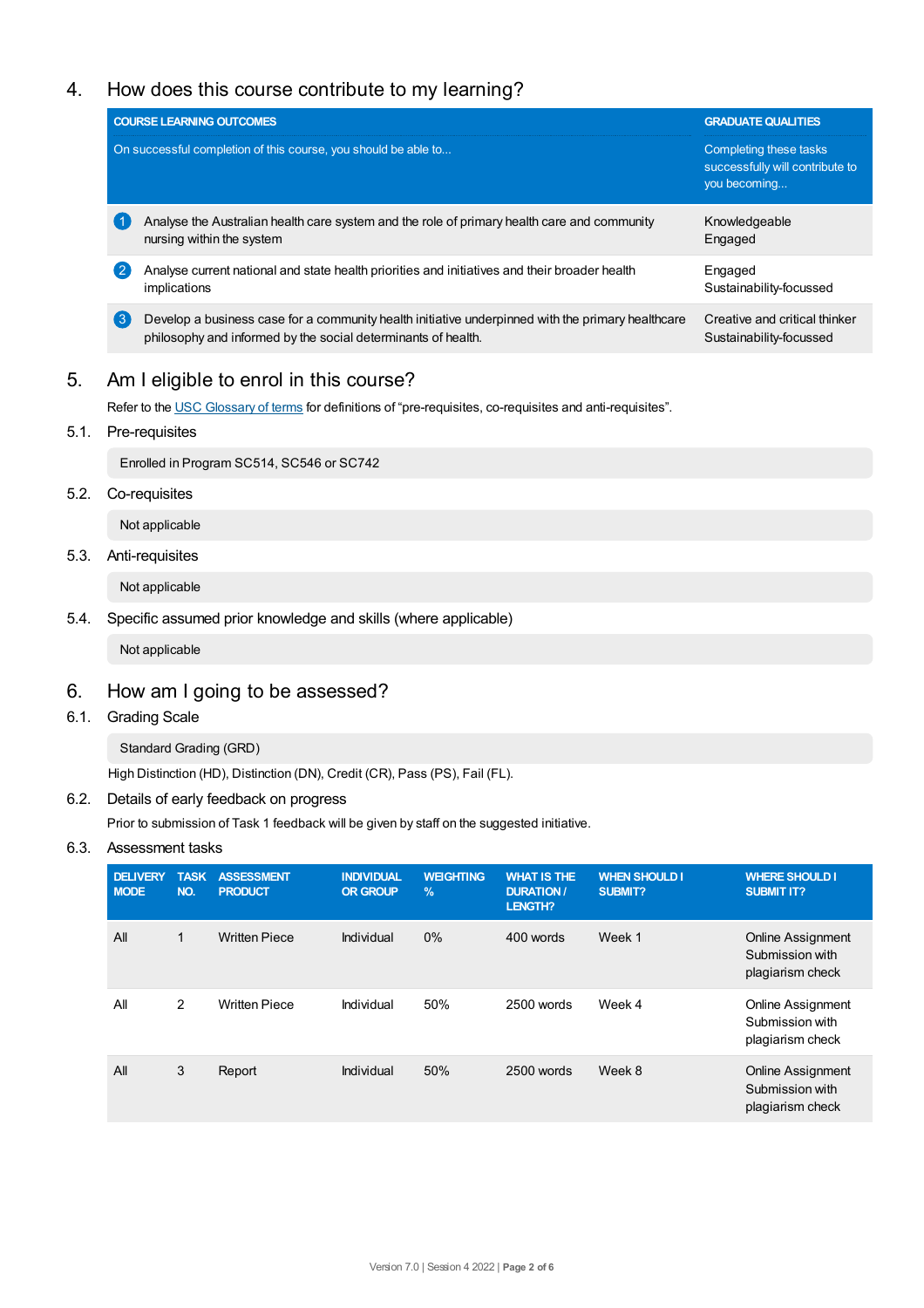## **All - Assessment Task 1:** Online summary of Community or Primary Health Care initiative

| <b>GOAL:</b>     | This formative assessment is to provide you with feedback on the applicability of a current primary health care initiative<br>chosen for Task 2.                                                                                                                                                             |                                     |
|------------------|--------------------------------------------------------------------------------------------------------------------------------------------------------------------------------------------------------------------------------------------------------------------------------------------------------------|-------------------------------------|
| <b>PRODUCT:</b>  | <b>Written Piece</b>                                                                                                                                                                                                                                                                                         |                                     |
| <b>FORMAT:</b>   | The summary will be posted on the course discussion board and:<br>• Identify a primary health care initiative<br>. Discuss the rationale for choosing the initiative<br>• Identify the Practitioners role in translating the initiative into everyday practice<br>• Adhere to the APA 7th referencing style. |                                     |
| <b>CRITERIA:</b> | No.                                                                                                                                                                                                                                                                                                          | <b>Learning Outcome</b><br>assessed |
|                  | The appropriateness of the of initiative                                                                                                                                                                                                                                                                     | $\left( 2 \right)$                  |
|                  | 2<br>Understanding of the role of the Practitioners                                                                                                                                                                                                                                                          |                                     |
|                  |                                                                                                                                                                                                                                                                                                              |                                     |

## **All - Assessment Task 2:** Critique of a Community/Primary Healthcare intiative

| <b>GOAL:</b>     | You will critique a Community/ Primary Healthcare initiative and develop your knowledge on the role of the Practitioners in<br>the team implementing the initiative. |                                                                                                                                                                   |                                     |  |  |
|------------------|----------------------------------------------------------------------------------------------------------------------------------------------------------------------|-------------------------------------------------------------------------------------------------------------------------------------------------------------------|-------------------------------------|--|--|
| <b>PRODUCT:</b>  | <b>Written Piece</b>                                                                                                                                                 |                                                                                                                                                                   |                                     |  |  |
| <b>FORMAT:</b>   | The essay will be 2500 words and adhere to the APA 7th referencing style.                                                                                            |                                                                                                                                                                   |                                     |  |  |
| <b>CRITERIA:</b> | No.                                                                                                                                                                  |                                                                                                                                                                   | <b>Learning Outcome</b><br>assessed |  |  |
|                  | 1                                                                                                                                                                    | Identify the key elements of the Community/Primary Health care initiative                                                                                         | 26                                  |  |  |
|                  | 2                                                                                                                                                                    | Analyse the implications of the Community/Primary health care initiative for the key<br>stakeholders in the community                                             | (2)(3)                              |  |  |
|                  | 3                                                                                                                                                                    | Discuss the roles of Practitioners in terms of the initiative                                                                                                     | $\blacktriangleleft$                |  |  |
|                  | 4                                                                                                                                                                    | Critique the potential issues and solutions that impact on Practitioners translating the<br>initiative into practice utilising the social determinants of health. | $\left(3\right)$                    |  |  |
|                  |                                                                                                                                                                      |                                                                                                                                                                   |                                     |  |  |

#### **All - Assessment Task 3:** Business Case for a National/State or Local initiative

| <b>GOAL:</b>    | You will develop a Business Case that Practitioners would use to support a \$250,000.00 startup funding application for a<br>Community/Primary Healthcare initiative/activity. |
|-----------------|--------------------------------------------------------------------------------------------------------------------------------------------------------------------------------|
| <b>PRODUCT:</b> | Report                                                                                                                                                                         |
| <b>FORMAT:</b>  | The Business Case will be 2500 words and use APA 7th referencing style.                                                                                                        |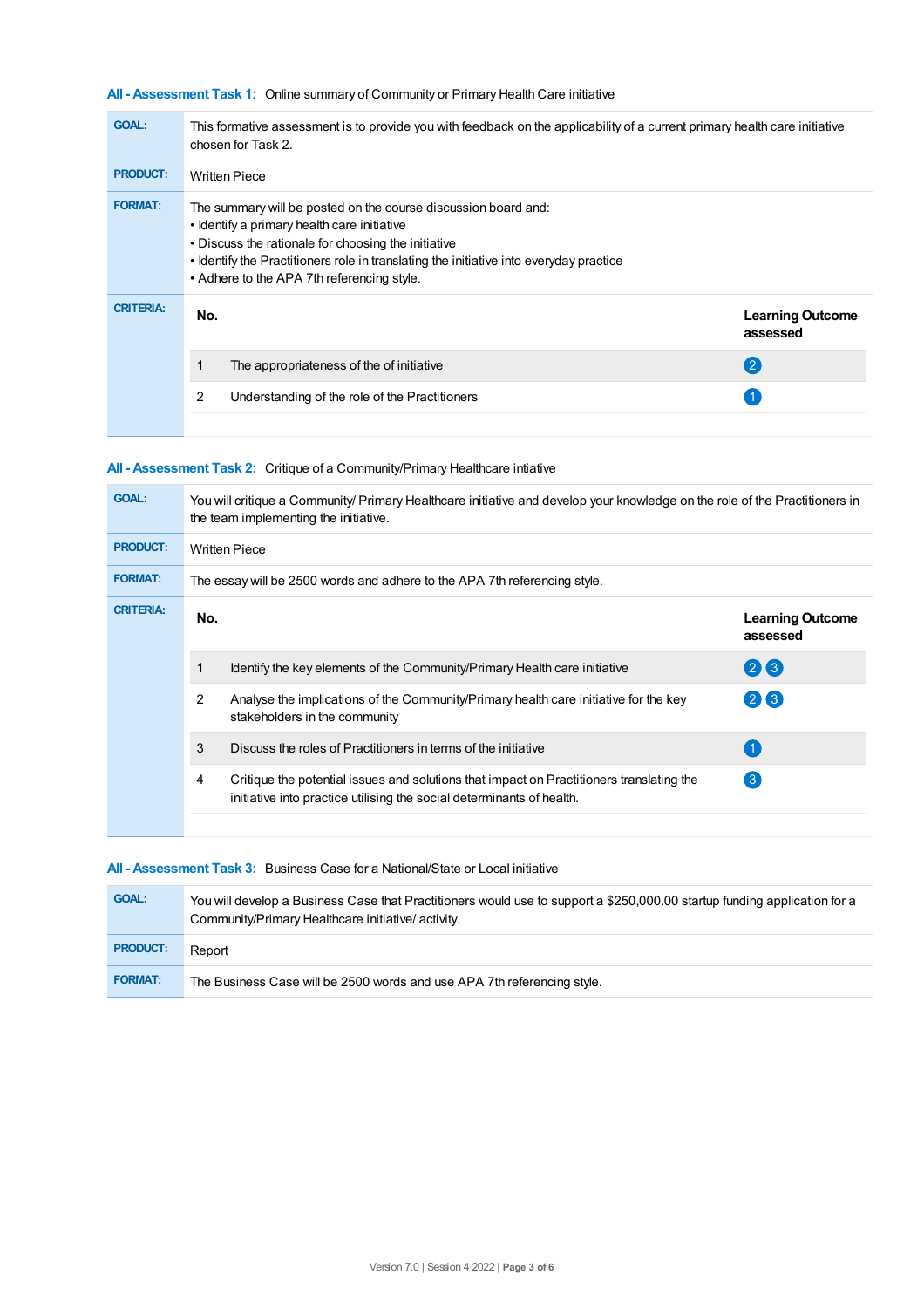| <b>CRITERIA:</b> | No. |                                                                                                                                          | <b>Learning Outcome</b><br>assessed |
|------------------|-----|------------------------------------------------------------------------------------------------------------------------------------------|-------------------------------------|
|                  |     | Assess the need for and provide an evidence based rationale for the initiative using the<br>social determinants of health as a framework | $\left( 3 \right)$                  |
|                  | 2   | Utilise publicly available information to develop the Business Case                                                                      | 26                                  |
|                  | 3   | Analyse the implications of the primary healthcare activity/initiative for the community                                                 | $\left( 2\right)$                   |
|                  | 4   | Design a strategy to implement/develop the activity/initiative                                                                           | $\lceil 3 \rceil$                   |
|                  | 5   | Identify the enablers and barriers to successful implementation of the activity/initiative                                               | 026                                 |
|                  | 6   | Development and Inclusion of a realistic time frame and budget                                                                           | -3                                  |
|                  |     |                                                                                                                                          |                                     |

# 7. Directed study hours

A 12-unit course will have total of 150 learning hours which will include directed study hours (including online if required), self-directed learning and completion of assessable tasks. Directed study hours may vary by location. Student workload is calculated at 12.5 learning hours per one unit.

# 8. What resources do I need to undertake this course?

Please note: Course information, including specific information of recommended readings, learning activities, resources, weekly readings, etc. are available on the course Canvas site– Please log in as soon as possible.

## 8.1. Prescribed text(s) or course reader

Please note that you need to have regular access to the resource(s) listed below. Resources may be required or recommended.

| <b>REQUIRED?</b> | <b>AUTHOR</b>                                                         | <b>YEAR TITLE</b> |                                                                | <b>EDITION</b> | <b>PUBLISHER</b>                     |
|------------------|-----------------------------------------------------------------------|-------------------|----------------------------------------------------------------|----------------|--------------------------------------|
| Recommended      | Diana Guzys, Rhonda<br>Brown, Elizabeth<br>Halcomb, Dean<br>Whitehead | 2021              | An Introduction to Community and Primary<br><b>Health Care</b> | 3rd            | Cambridge University<br><b>Press</b> |

## 8.2. Specific requirements

Not applicable

# 9. How are risks managed in this course?

Health and safety risks for this course have been assessed as low. It is your responsibility to review course material, search online, discuss with lecturers and peers and understand the health and safety risks associated with your specific course of study and to familiarise yourself with the University's general health and safety principles by reviewing the online [induction](https://online.usc.edu.au/webapps/blackboard/content/listContentEditable.jsp?content_id=_632657_1&course_id=_14432_1) training for students, and following the instructions of the University staff.

# 10. What administrative information is relevant to this course?

## 10.1. Assessment: Academic Integrity

Academic integrity is the ethical standard of university participation. It ensures that students graduate as a result of proving they are competent in their discipline. This is integral in maintaining the value of academic qualifications. Each industry has expectations and standards of the skills and knowledge within that discipline and these are reflected in assessment.

Academic integrity means that you do not engage in any activity that is considered to be academic fraud; including plagiarism, collusion or outsourcing any part of any assessment item to any other person. You are expected to be honest and ethical by completing all work yourself and indicating in your work which ideas and information were developed by you and which were taken from others. You cannot provide your assessment work to others.You are also expected to provide evidence of wide and critical reading, usually by using appropriate academic references.

In order to minimise incidents of academic fraud, this course may require that some of its assessment tasks, when submitted to Canvas, are electronically checked through Turnitin. This software allows for text comparisons to be made between your submitted assessment item and all other work to which Turnitin has access.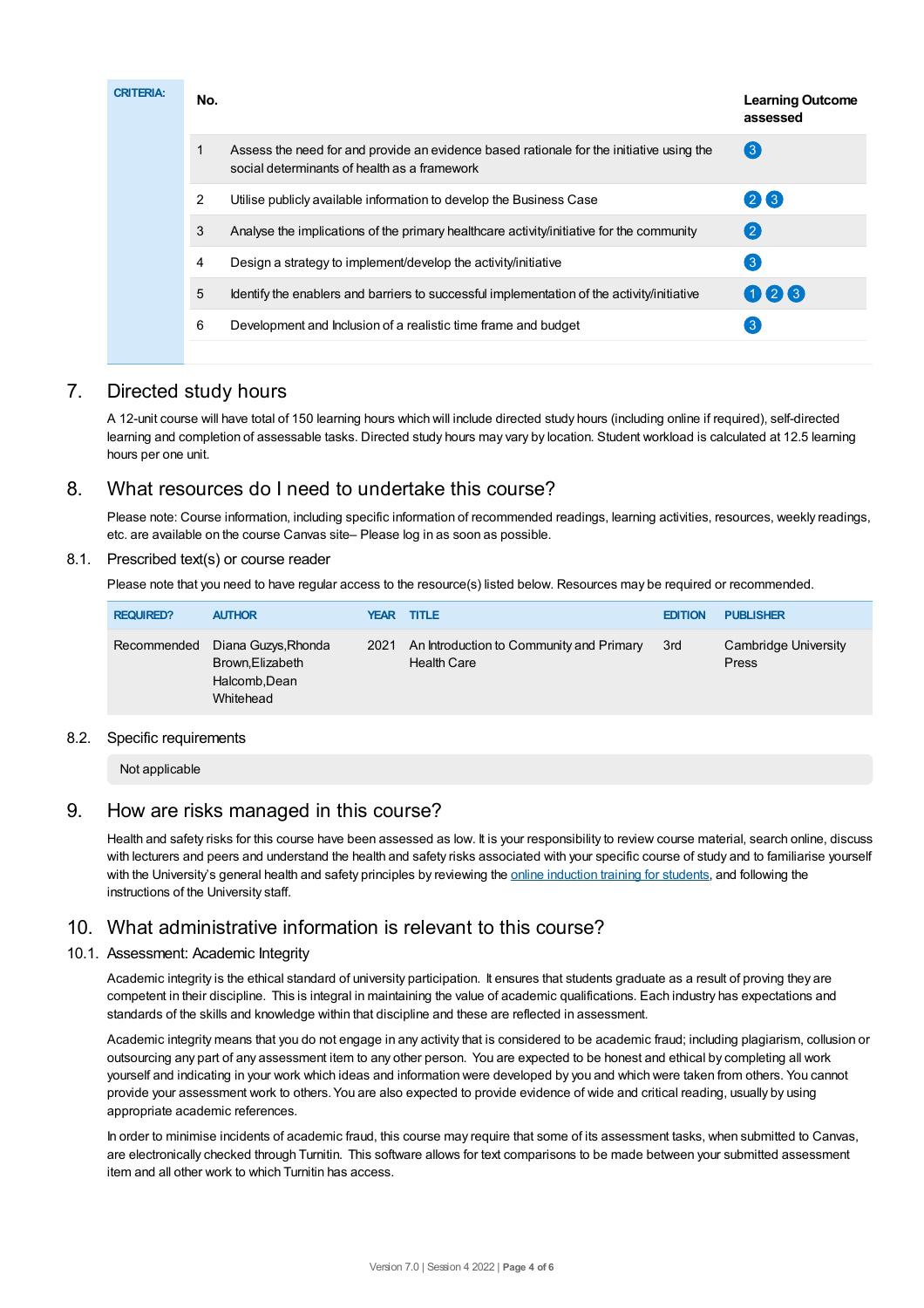#### 10.2. Assessment: Additional Requirements

Eligibility for Supplementary Assessment

Your eligibility for supplementary assessment in a course is dependent of the following conditions applying:

The final mark is in the percentage range 47% to 49.4% The course is graded using the Standard Grading scale You have not failed an assessment task in the course due to academic misconduct

#### 10.3. Assessment: Submission penalties

Late submission of assessment tasks may be penalised at the following maximum rate:

- 5% (of the assessment task's identified value) per day for the first two days from the date identified as the due date for the assessment task.

- 10% (of the assessment task's identified value) for the third day - 20% (of the assessment task's identified value) for the fourth day and subsequent days up to and including seven days from the date identified as the due date for the assessment task.

- A result of zero is awarded for an assessment task submitted after seven days from the date identified as the due date for the assessment task. Weekdays and weekends are included in the calculation of days late. To request an extension you must contact your course coordinator to negotiate an outcome.

#### 10.4. SafeUSC

USC is committed to a culture of respect and providing a safe and supportive environment for all members of our community. For immediate assistance on campus contact SafeUSC by phone: 07 [5430](tel:07%205430%201168) 1168 or using the [SafeZone](https://www.safezoneapp.com) app. For general enquires contact the SafeUSC team by phone 07 [5456](tel:07%205456%203864) 3864 or email [safe@usc.edu.au](mailto:safe@usc.edu.au).

The SafeUSC Specialist Service is a Student Wellbeing service that provides free and confidential support to students who may have experienced or observed behaviour that could cause fear, offence or trauma. To contact the service call 07 [5430](tel:07%205430%201226) 1226 or email [studentwellbeing@usc.edu.au](mailto:studentwellbeing@usc.edu.au).

#### 10.5. Study help

For help with course-specific advice, for example what information to include in your assessment, you should first contact your tutor, then your course coordinator, if needed.

If you require additional assistance, the Learning Advisers are trained professionals who are ready to help you develop a wide range of academic skills. Visit the Learning [Advisers](https://www.usc.edu.au/current-students/student-support/academic-and-study-support/learning-advisers) web page for more information, or contact Student Central for further assistance: +61 7 5430 2890 or [studentcentral@usc.edu.au](mailto:studentcentral@usc.edu.au).

## 10.6. Wellbeing Services

Student Wellbeing provide free and confidential counselling on a wide range of personal, academic, social and psychological matters, to foster positive mental health and wellbeing for your academic success.

To book a confidential appointment go to [Student](https://studenthub.usc.edu.au/) Hub, email [studentwellbeing@usc.edu.au](mailto:studentwellbeing@usc.edu.au) or call 07 5430 1226.

#### 10.7. AccessAbility Services

Ability Advisers ensure equal access to all aspects of university life. If your studies are affected by a disability, learning disorder mental health issue, injury or illness, or you are a primary carer for someone with a disability or who is considered frail and aged, [AccessAbility](https://www.usc.edu.au/learn/student-support/accessability-services/documentation-requirements) Services can provide access to appropriate reasonable adjustments and practical advice about the support and facilities available to you throughout the University.

To book a confidential appointment go to [Student](https://studenthub.usc.edu.au/) Hub, email [AccessAbility@usc.edu.au](mailto:AccessAbility@usc.edu.au) or call 07 5430 2890.

#### 10.8. Links to relevant University policy and procedures

For more information on Academic Learning & Teaching categories including:

- Assessment: Courses and Coursework Programs
- Review of Assessment and Final Grades
- Supplementary Assessment
- Administration of Central Examinations
- Deferred Examinations
- Student Academic Misconduct
- Students with a Disability

Visit the USC website: <https://www.usc.edu.au/explore/policies-and-procedures#academic-learning-and-teaching>

10.9. Student Charter

USC is committed to excellence in teaching, research and engagement in an environment that is inclusive, inspiring, safe and respectful. The [Student](https://www.usc.edu.au/current-students/student-charter) Charter sets out what students can expect from the University, and what in turn is expected of students, to achieve these outcomes.